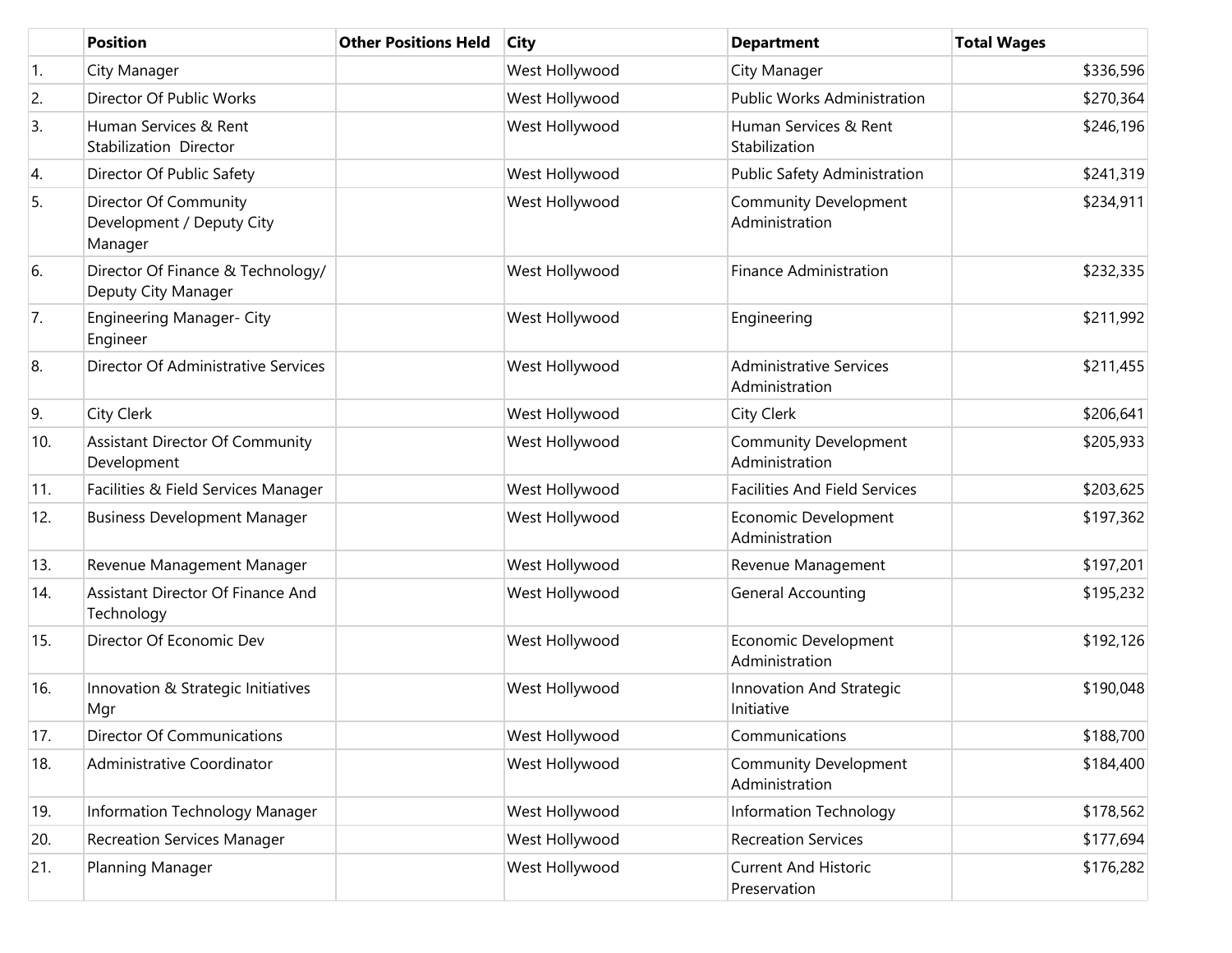| 22. | Social Services Manager                          | West Hollywood | Social Services                                | \$172,188 |
|-----|--------------------------------------------------|----------------|------------------------------------------------|-----------|
| 23. | Planning Manager                                 | West Hollywood | Long Range & Mobility<br>Planning              | \$168,414 |
| 24. | <b>Event Services Manager</b>                    | West Hollywood | <b>Event Services</b>                          | \$168,107 |
| 25. | Human Resources Manager                          | West Hollywood | Human Resources                                | \$166,002 |
| 26. | Rent Stabilization & Housing<br>Manager          | West Hollywood | Rent Stabilization And Housing                 | \$160,907 |
| 27. | Building & Safety<br>Manager/Building Officer    | West Hollywood | <b>Building And Safety</b>                     | \$156,367 |
| 28. | Code Compliance Manager                          | West Hollywood | Code Compliance                                | \$155,930 |
| 29. | Public Safety Supervisor                         | West Hollywood | Public Safety Administration                   | \$155,009 |
| 30. | Catv Supervisor                                  | West Hollywood | Communications                                 | \$150,987 |
| 31. | Systems Engineer Supervisor                      | West Hollywood | Information Technology                         | \$149,214 |
| 32. | Senior Planner                                   | West Hollywood | <b>Community Development</b><br>Administration | \$147,714 |
| 33. | Senior Transportation Planner                    | West Hollywood | Long Range & Mobility<br>Planning              | \$144,470 |
| 34. | <b>Staff Attorney</b>                            | West Hollywood | Legal Services & Legislative<br>Administration | \$143,455 |
| 35. | <b>Community Events Coordinator</b>              | West Hollywood | <b>Event Services</b>                          | \$142,562 |
| 36. | Senior Civil Engineer                            | West Hollywood | Engineering                                    | \$141,983 |
| 37. | Governmental Affairs Liaison                     | West Hollywood | Legal Services & Legislative<br>Administration | \$141,943 |
| 38. | <b>Public Information Officer</b>                | West Hollywood | Communications                                 | \$141,385 |
| 39. | Facilities & Landscape Maintenance<br>Supervisor | West Hollywood | <b>Facilities And Field Services</b>           | \$140,972 |
| 40. | Urban Designer                                   | West Hollywood | <b>Current And Historic</b><br>Preservation    | \$140,459 |
| 41. | Mediator                                         | West Hollywood | Legal Services & Legislative<br>Administration | \$140,344 |
| 42. | <b>Staff Attorney</b>                            | West Hollywood | Legal Services & Legislative<br>Administration | \$138,860 |
| 43. | Associate Planner                                | West Hollywood | <b>Current And Historic</b><br>Preservation    | \$138,481 |
| 44. | Arts Manager                                     | West Hollywood | Arts                                           | \$138,047 |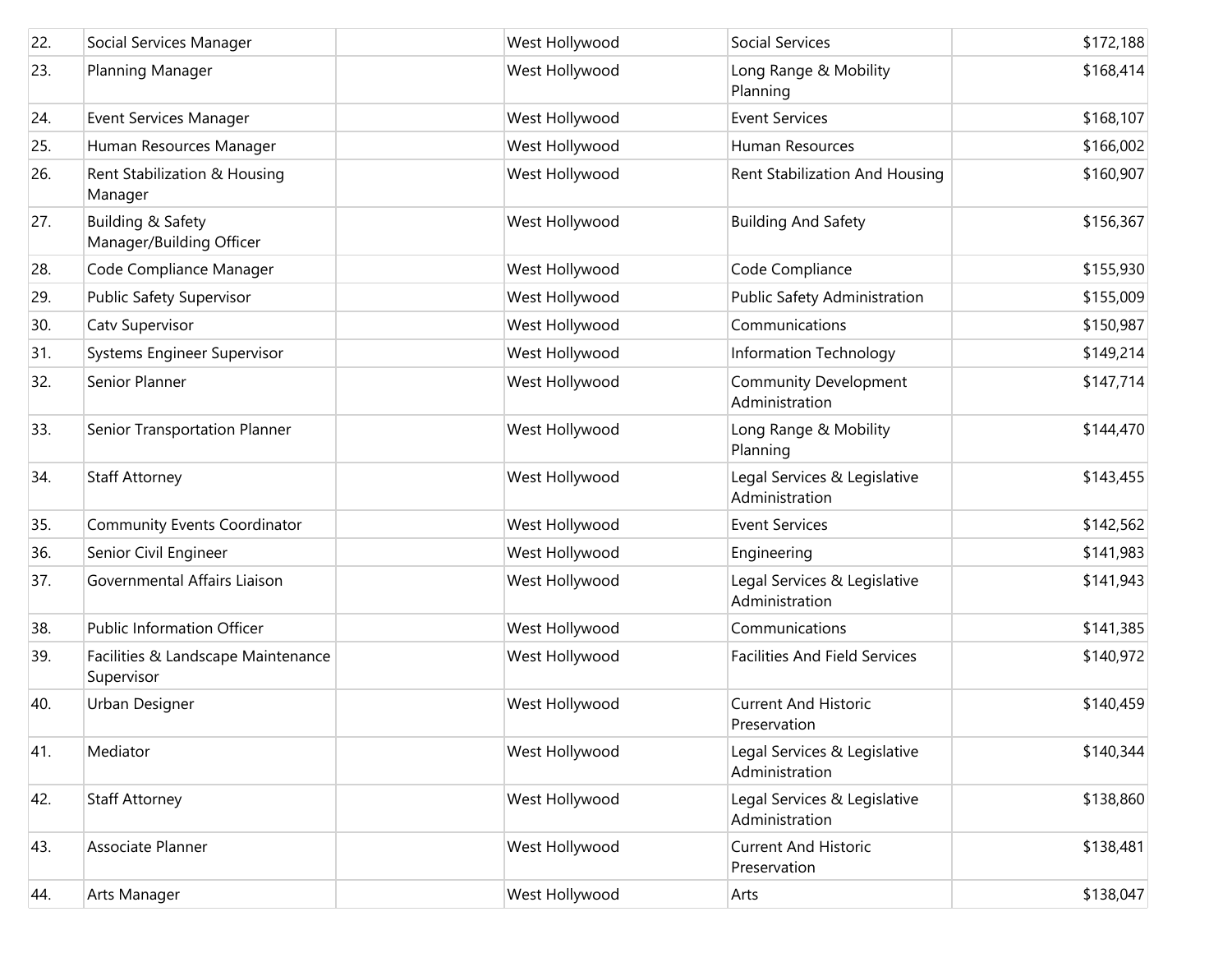| 45. | Senior Administrative Analyst (F/F)                     | West Hollywood | <b>Facilities And Field Services</b>        | \$136,776 |
|-----|---------------------------------------------------------|----------------|---------------------------------------------|-----------|
| 46. | Senior Plan Check Engineer                              | West Hollywood | <b>Building And Safety</b>                  | \$136,439 |
| 47. | Code Compliance Supervisor                              | West Hollywood | Code Compliance                             | \$136,146 |
| 48. | Associate Planner                                       | West Hollywood | <b>Current And Historic</b><br>Preservation | \$135,405 |
| 49. | Senior Plan Check Engineer                              | West Hollywood | <b>Building And Safety</b>                  | \$135,330 |
| 50. | Senior Planner                                          | West Hollywood | <b>Current And Historic</b><br>Preservation | \$135,004 |
| 51. | Social Services Supervisor                              | West Hollywood | Social Services                             | \$134,855 |
| 52. | Parking Operations Supervisor                           | West Hollywood | Parking                                     | \$134,504 |
| 53. | <b>Street Maintenance Supervisor</b>                    | West Hollywood | <b>Facilities And Field Services</b>        | \$132,640 |
| 54. | Senior Financial Management<br>Analyst                  | West Hollywood | Revenue Management                          | \$132,123 |
| 55. | Digital Media Coordinator                               | West Hollywood | Communications                              | \$131,396 |
| 56. | Assistant To The City Manager                           | West Hollywood | City Manager                                | \$130,780 |
| 57. | Risk Management Officer                                 | West Hollywood | <b>Finance Administration</b>               | \$130,663 |
| 58. | Assistant Engineer (Civil)                              | West Hollywood | Engineering                                 | \$129,203 |
| 59. | Event Services Supervisor                               | West Hollywood | <b>Event Services</b>                       | \$128,950 |
| 60. | <b>Recreation Supervisor</b>                            | West Hollywood | <b>Recreation Services</b>                  | \$128,285 |
| 61. | <b>Emergency Management</b><br>Coordinator              | West Hollywood | Public Safety Administration                | \$126,073 |
| 62. | Parking Services & Projects Officer                     | West Hollywood | Parking                                     | \$125,347 |
| 63. | Senior Planner                                          | West Hollywood | <b>Current And Historic</b><br>Preservation | \$125,153 |
| 64. | Administrative Analyst                                  | West Hollywood | <b>Public Works Administration</b>          | \$124,687 |
| 65. | Information Technology<br>Management Analyst            | West Hollywood | <b>Finance Administration</b>               | \$123,093 |
| 66. | Project Development Administrator                       | West Hollywood | Rent Stabilization And Housing              | \$122,823 |
| 67. | Rent Stabilization & Housing<br>Information Coordinator | West Hollywood | Rent Stabilization And Housing              | \$122,557 |
| 68. | Project Coordinator                                     | West Hollywood | <b>Facilities And Field Services</b>        | \$122,431 |
| 69. | <b>Event Services Coordinator</b>                       | West Hollywood | <b>Event Services</b>                       | \$122,257 |
| 70. | Human Resources Analyst                                 | West Hollywood | Human Resources                             | \$121,763 |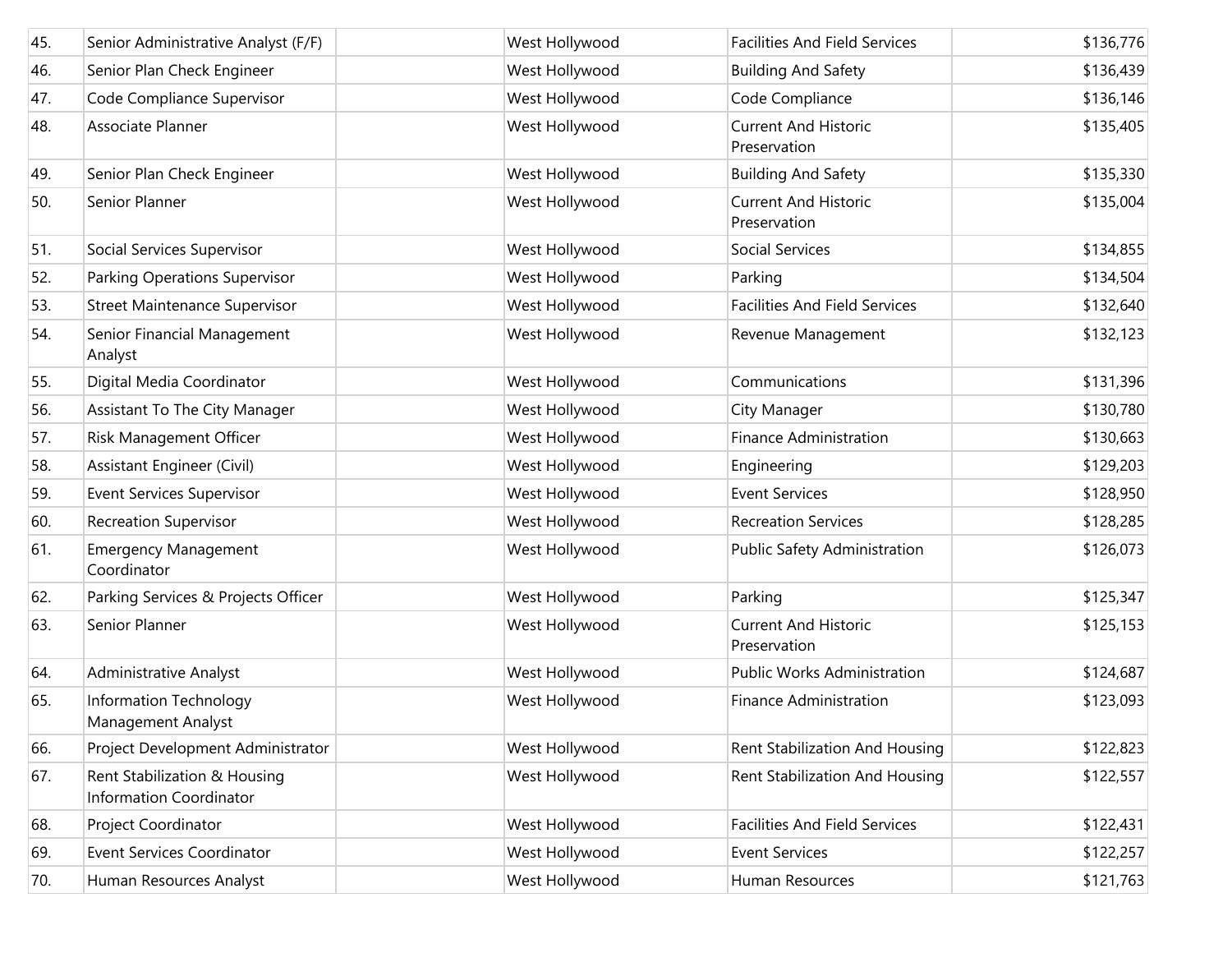| 71. | Facilities & Landscape Maintenance<br>Supervisor               | West Hollywood | <b>Facilities And Field Services</b>        | \$121,446 |
|-----|----------------------------------------------------------------|----------------|---------------------------------------------|-----------|
| 72. | Associate Planner                                              | West Hollywood | <b>Current And Historic</b><br>Preservation | \$121,336 |
| 73. | <b>Compensation And Benefits Analyst</b>                       | West Hollywood | <b>General Accounting</b>                   | \$121,299 |
| 74. | Senior Combination Building<br>Inspector                       | West Hollywood | <b>Building And Safety</b>                  | \$118,793 |
| 75. | Professional Support Services                                  | West Hollywood | Human Resources                             | \$118,425 |
| 76. | <b>Event Services Coordinator</b>                              | West Hollywood | <b>Event Services</b>                       | \$118,205 |
| 77. | Film Coordinator                                               | West Hollywood | Communications                              | \$118,029 |
| 78. | Senior Video Production Specialist                             | West Hollywood | Communications                              | \$117,861 |
| 79. | Assistant Engineer (Civil)                                     | West Hollywood | Engineering                                 | \$117,660 |
| 80. | Rent Stabilization & Housing<br><b>Information Coordinator</b> | West Hollywood | Rent Stabilization And Housing              | \$115,535 |
| 81. | <b>Environmental Programs</b><br>Coordinator                   | West Hollywood | Engineering                                 | \$114,894 |
| 82. | <b>Accounting Coordinator</b>                                  | West Hollywood | Revenue Management                          | \$114,729 |
| 83. | Russian Community Outreach<br>Coordinator                      | West Hollywood | Public Safety Administration                | \$114,308 |
| 84. | Rent Stabilization & Housing<br><b>Information Coordinator</b> | West Hollywood | Rent Stabilization And Housing              | \$114,277 |
| 85. | Senior Code Compliance Officer                                 | West Hollywood | Code Compliance                             | \$113,806 |
| 86. | Social Services Specialist                                     | West Hollywood | Social Services                             | \$113,755 |
| 87. | Associate Planner                                              | West Hollywood | <b>Current And Historic</b><br>Preservation | \$113,488 |
| 88. | Urban Forest & Landscape<br>Maintenance Supervisor             | West Hollywood | <b>Facilities And Field Services</b>        | \$113,422 |
| 89. | <b>Application Developer</b>                                   | West Hollywood | Information Technology                      | \$113,289 |
| 90. | Code Compliance Officer                                        | West Hollywood | Code Compliance                             | \$113,167 |
| 91. | <b>Assistant City Clerk</b>                                    | West Hollywood | City Clerk                                  | \$113,117 |
| 92. | <b>Building Maintenance Supervisor</b>                         | West Hollywood | <b>Facilities And Field Services</b>        | \$113,042 |
| 93. | Senior Video Production Specialist                             | West Hollywood | Communications                              | \$112,902 |
| 94. | Rent Stabilization & Housing<br><b>Information Coordinator</b> | West Hollywood | Rent Stabilization And Housing              | \$111,572 |